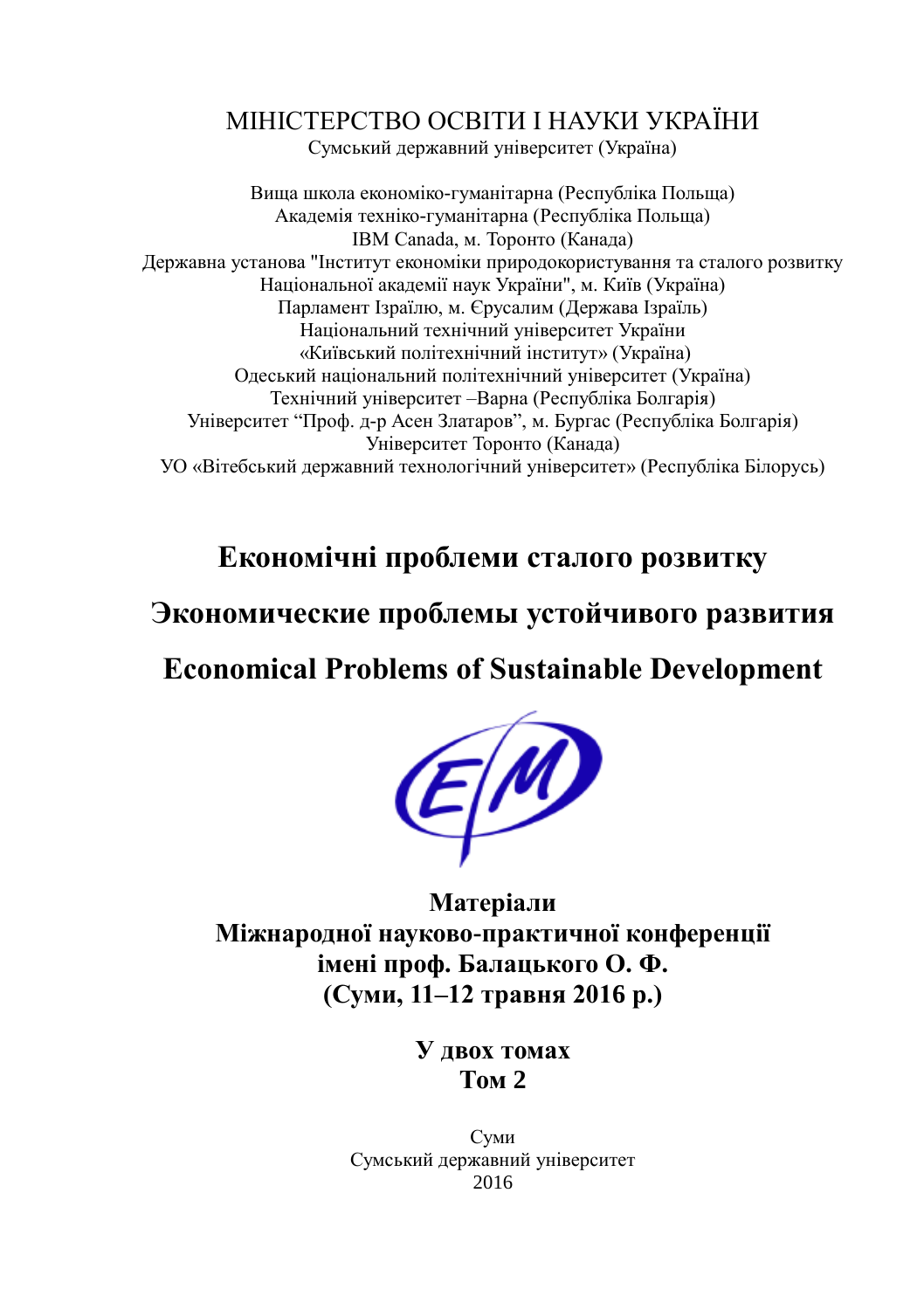## **9 • ГАЛУЗЕВІ АСПЕКТИ ЕКОНОМІЧНОГО РОЗВИТКУ**<br>**9 • SECTORAL ASPECTS OF ECONOMIC GROWTH**<br>• ОТРАСЛЕВЫЕ АСПЕКТЫ ЭКОНОМИЧЕСКОГО<br>• РАЗВИТИЯ **SECTORAL ASPECTS OF ECONOMIC GROWTH ОТРАСЛЕВЫЕ АСПЕКТЫ ЭКОНОМИЧЕСКОГО РАЗВИТИЯ**

## **GENDER INEQUALITY IN THE HOTEL INDUSTRY**

student group М-23а/2у **Stepanenko Yu.** *Sumy State University (Ukraine)*

Recently, the hospitality industry is getting developed in the modern economy that works within the national economics movement of the service field.

Hospitality brings not only income to the state, but also creates jobs that enable people to get employed as with the higher education as without that. According to the State Statistics Committee [1] of March 2016 in Ukraine, there are 1218 hotels, in common with all hostels and sanatoriums, amount of which is more than 3200. This is due to the dynamic development and popularity of the hotel business, while in Ukraine this kind of business is not good enough. Since the hotel business goes on a level with the largest export branches of the world economy, such as automobile manufacturing and oil production, the investors believe that Ukrainian hospitality is promising, with opportunity to enter international networks, such as Hilton.

However, in its formation, the industry faces with some problems. One of the problems is about gender inequality, ranging from the selection of positions and ending with salaries. In fact, today the proportion between men and women is 20 to 80%, despite the fact that there is quite are natural division of labor on the specifics of work (eg, night supervisors usually men, cleaners are women). The problem is that when we have an availability of a high-level education, professional potential of women and the legal framework, which declares equal rights and opportunities for both genders, gender policy remains far from implementation in our country. This is due to the existing framework, adopted by society and stereotypes, which oblige share work on male and female types. Nevertheless, if we consider, for example, the American hotel, we will see that a woman could easily handle a guard position, and on the housekeeping position prefer to see men. At first glance, we do not have opinions on any discrimination, because all the same, woman is a keeper of hearth and coziness in the house, and man can use not only his physical strength, but also intellectual capacity. However, if we look deeper into all hotel processes, for example, a usual girl - housekeeper should clean at least eight rooms per day that really hard and requires good stamina, unlike guard boys, who makes the night bypassing.

If we analyze an organizational structure of a hotel, we will be faced increasingly with gender inequality. Nevertheless, in the hospitality business should be no discrimination a priori. The defining feature of the hotel business is